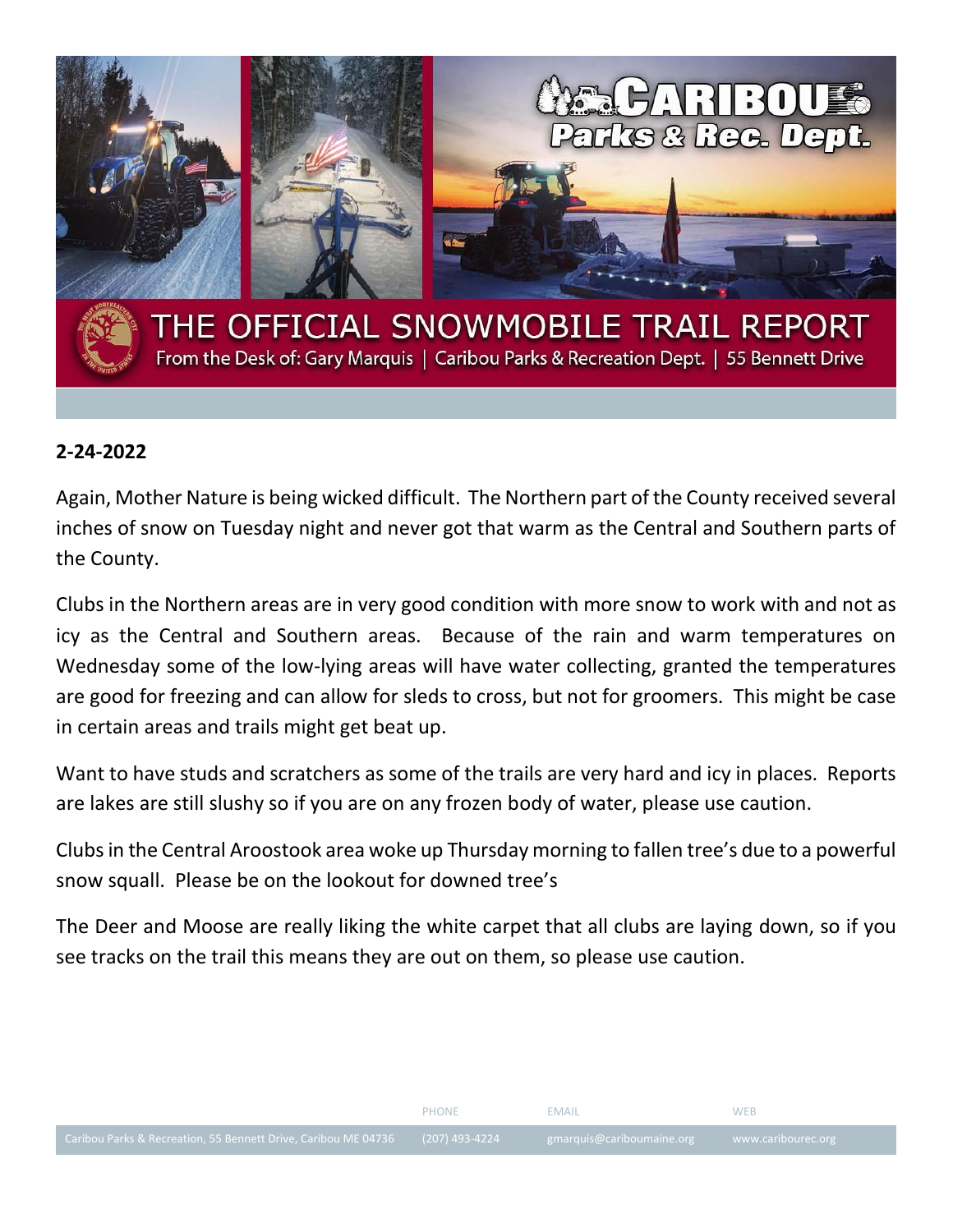# **TRAIL INFORMATION:**

**Sly Brook (Soldier Pond):** Reporting all of 96 and 73 were groomed as of Thursday morning and no drifting and no reports of trees down.

**Washburn Trail Runners (Washburn):** Reporting That they are out inspecting trails for any trees down and will be back out to groom. Please note that there is a water hole on 105 Just passed the 90w intersection. Trail 61 is closed due to logging, please do not ride this trail. The kitchen is open Friday 8-2, Saturday 7-2, and Sunday 7-12. Hopefully we'll get a decent amount of snow from this storm passing through on Saturday!

**Portage Lakers:** Reporting they were out last night and will be out all week long into the weekend. They will be doing 90 and 85 Thursday night and again Friday night. When leaving town on 85 North the first 2 miles are loaded with deer due to a winter harvest operation near the trail, use caution and this is a great place for picture taking, remember to pull off the trail if you do stop. Please use caution as deer are everywhere closer to town.

**Caribou:** Reporting good conditions. Will be holding off on going across town until Thursday night as the water holes might be an issue with the groomers. Other than that, trails are in good shape.

**Fort Kent SnoRiders (Fort Kent):** reporting they had received 4 inches of snow on Tuesday and would be out Wednesday night and the rest of the week. Trails are in good shape.

**Eagle Lake Winter Riders:** Reporting they groomed ITS 85 North and South and 120 on Wednesday night and trails are in great shape.

### **Fort Fairfield Snowmobile Club:**

**St. Francis Sno-Angels:** reporting they groomed ITS 92 and down to Carter brook.

**Limestone Snowhawks:** Reporting that they groomed everything in their system except the Club trail.

**Central Aroostook Snowmobile club (Mars Hill, Blaine, Bridgewater, and Monticello):** Reporting that they received freezing rain and are asking sledders to be on the lookout for low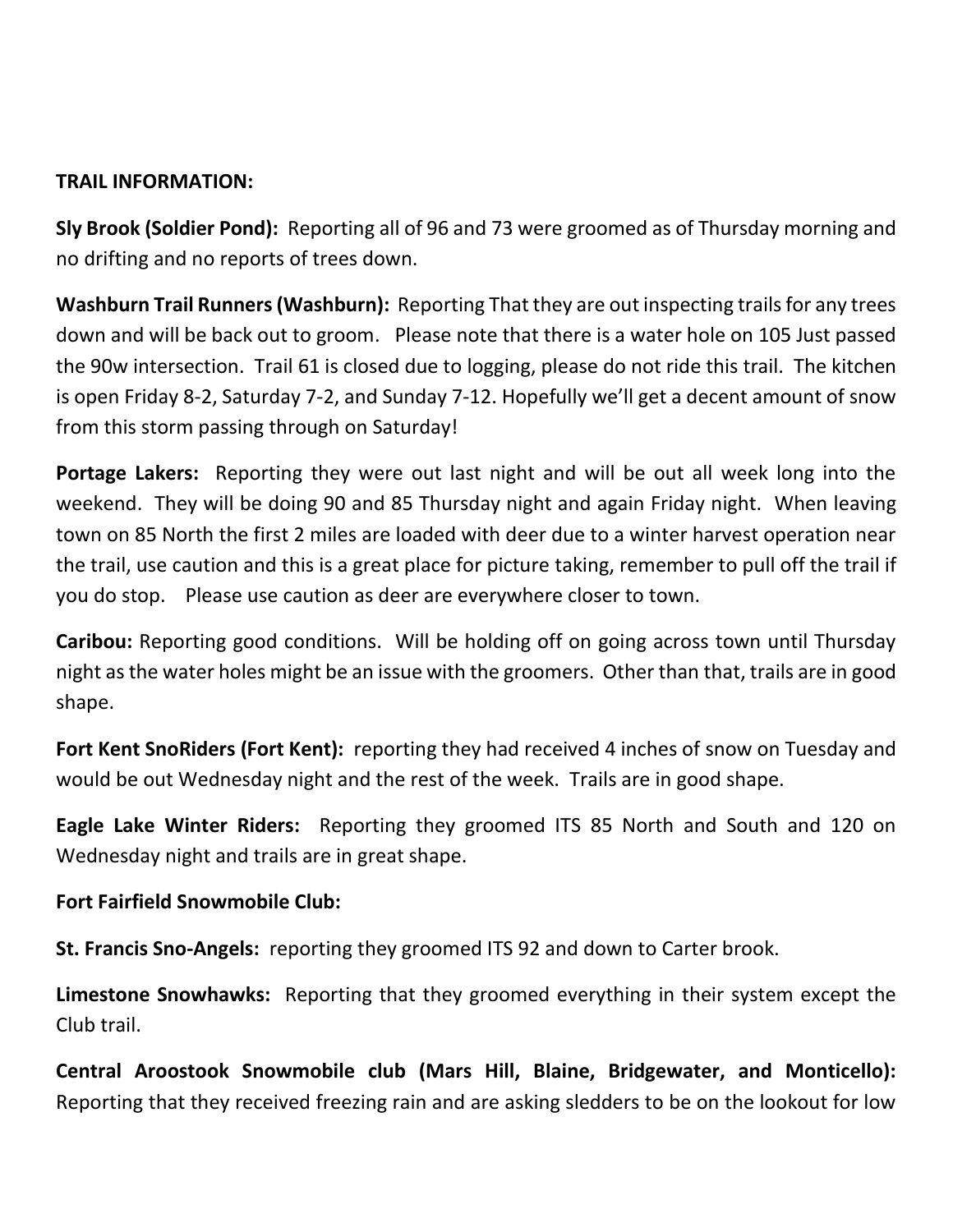hanging branches. They will be back out once the temps cool off. The section of the plowed area did bare up a little with last warm up and this latest warmup will not help so please keep a look out for dirt. Reminder of logging operation in Bridgewater. 2.3-mile plowed section, the landowner is going to allow the snowmobile trail to continue through this area if speed does not exceed 30mph, and yield to motor vehicles. If there are issues, they will close this section of trail down and the club will need to reroute 20 miles.

**Ashland snowmobile club:** Reporting that they are currently out now on Thursday morning out on ITS 85, they are reporting a slush hole on 85 just north of the Wrightville road, it is marked and should freeze up by days end. Watch for pooling of water that will refreeze. Watch for deer coming into town especially near the IGA.

**Moose town Riders (Allagash):** reporting they groomed ITS 92 on Wednesday night. Glazier and Beau Lake trails are in Excellent shape.

**Frenchville snowmobile club:** reporting that they have all trails groomed as of Wednesday morning.

**Red Arrow (St. Agatha, and Sinclair):** reporting they groomed all trails last night and reporting good condition. Moose activity on 83 near Route 161, please use caution. They will be out on 83 during the day

**Chapman Ridge runners:** Reporting that all trails were groomed before the warmup and will be back out on Thursday.

**Aroostook River Snowmobile (Mapleton, and Castle Hill):** Reporting they had everything groomed before the warm spell and will be out once the temperature drops.

**Easton Trailbreakers (Easton):** Reporting all trails were in good shape before the warm spell and will attempt to get back out Wednesday night.

**Madawaska snowmobile club:** Reporting they were out Wednesday night and reporting good conditions. They did ITS 83, 81, 83C, and 98B.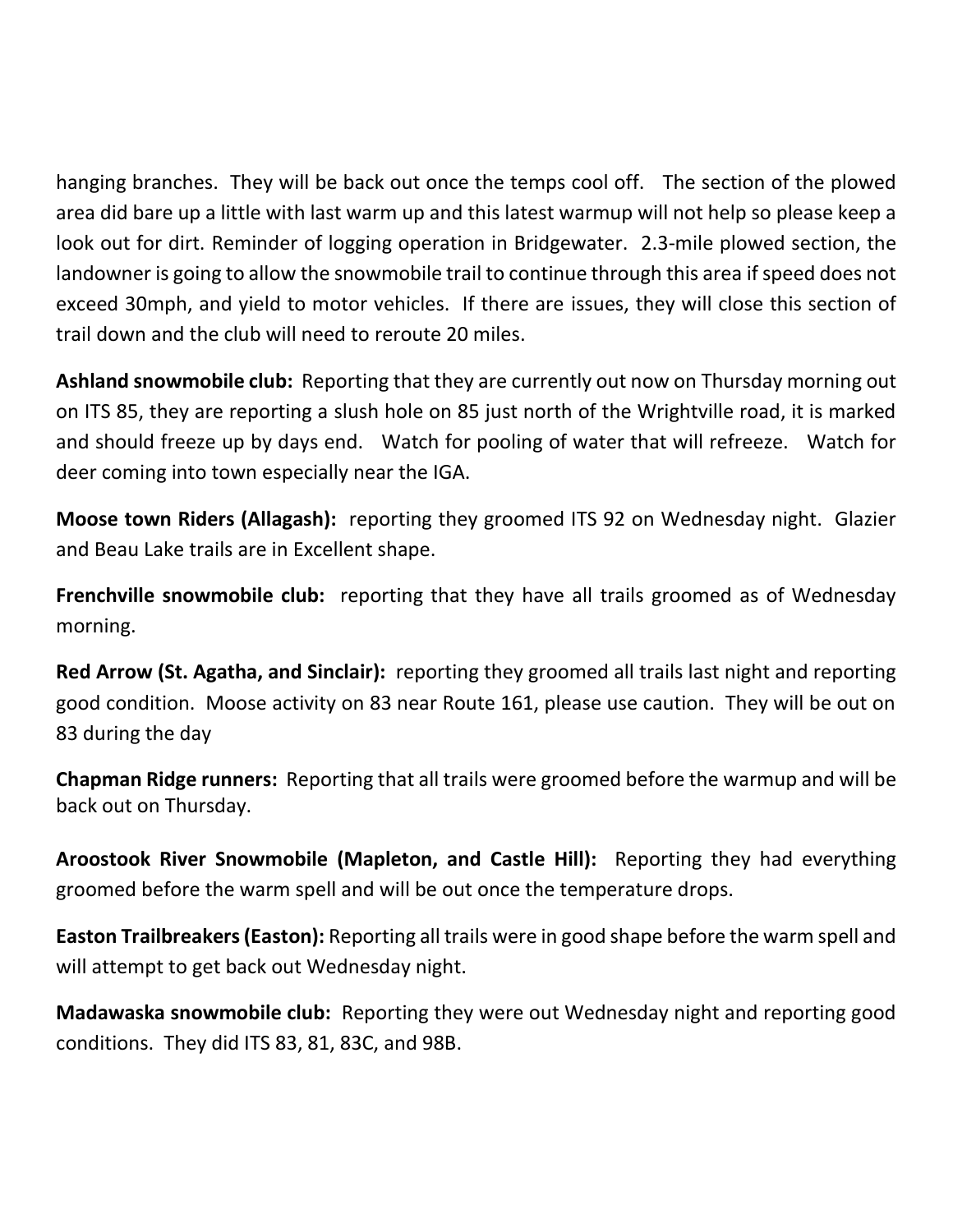**Cold Mountain Snowmobile Club (Grand Isle):** Reporting they are in good condition and trails are very nice. There is a logging operation on 81c going through the woods near the tower just as the trail crosses the golf course road.

**Gateway Snowmobile Club (Van Buren):** Reporting the trails are in good shape. The problem water spots were covered over last night.

**Presque Isle Snowmobile Club:** Reporting they are out doing ITS 88 the old CP rail line and 83 which is their other rail line. They will hold off going through fields until it freezes solid to pass with the groomer.

**Nordic Lakers (New Sweden, Westmanland):** Reporting they groomed everything on Tuesday night and now letting it cool down and will be back out. NorthStar variety is now selling nonethanol gas.

**Pleasant Ridge Riders (Caswell)** Reporting that they were going to be out Wednesday night. Parent's Country store is located right off the border trail and have something for everyone. They are carrying all brands of oil, including Amsoil. They also carry phone chargers, gloves, spark plugs, and snowmobile tow straps.

**Walker Siding Snowmobile Club:** Reporting that they are up and running and will have it all done for the weekend.

### **Southern Aroostook Report**

Meduxnekeag Ramblers reporting that they need more snow especially on ITS 86, caution is advised as the trail enters the woods from the Foster Road crossing there is a big water hole, the tucker broke through. Fields are diminished to ice and dirt. Their section of 83 is icy but they are out with the tucker and coming out decent.

Bowlin Matagamon Shin Pond Snowmobile Club reporting 114 and 85 Thursday morning and reporting good conditions.

Molunkus ValleySno-Drifters reporting they were out on Tuesday.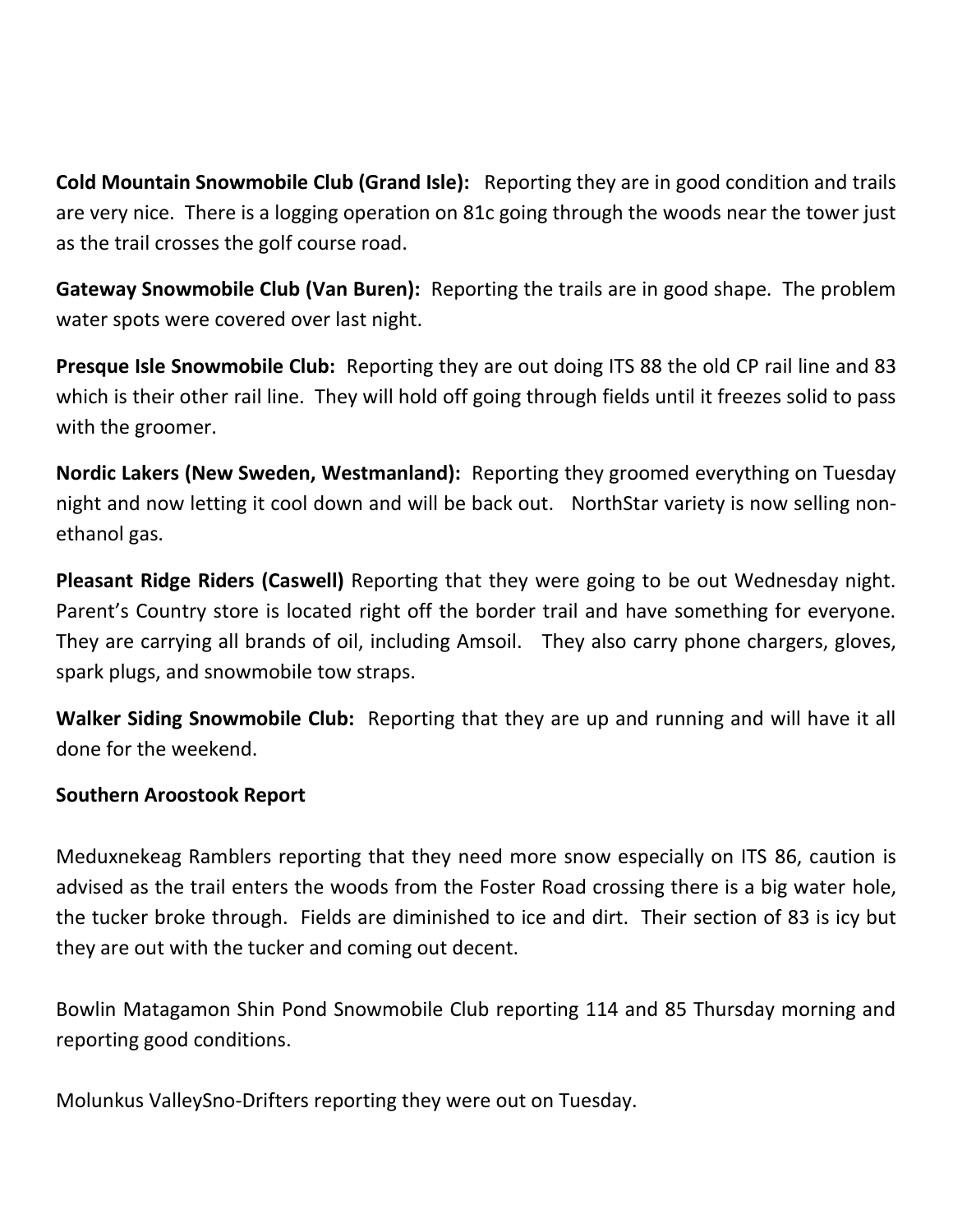Linneus Sno Sports reporting lots of water holes, they will evaluate once the weather cools down. They will be out Thursday night and see if they can do anything.

Oxbow-Masardis Snowmobile Club: reporting they will be out on ITS 85/81 during the day on Thursday. They are checking for blowdowns. North of Oxbow was groomed on Wednesday night, many trees needed to be removed. Trails will be hard and icy.

Benedicta reporting lots of ice in places so please use extreme caution.

East Grand reporting lots of bares spots and ice so please proceed with caution.

#### **On the Social Side:**

St. Francis Sno-Angels will be hosting a meal at the clubhouse from11 until gone. This week's menu is Fish Chowder.

Washburn Trail runner's kitchen is open Friday 8-2, Saturday 7-2, and Sunday 7-12.

Smart-Soucie American Legion Post 176 will be hosting a snowmobiler's breakfast on February 26<sup>th</sup> from 7-9 located at 61 Albert Street, Eagle Lake. Check out Eagle Lake Winter Riders for more information. Accessible by sled off trail 73 by the Eagle Lake Inn.

Portage Lakers will be hosting their supper on the run Saturday the 26<sup>th,</sup> meeting at 5pm at the groomer garage.

Sly Brook Snoriders will be having a Chicken Parm and Spaghetti Dinner at the Clubhouse on Saturday the 26<sup>th</sup> at 4pm until gone. Only 80 servings, coleslaw, and bun for \$15 a plate. Dine in or take out.

Cold Mountain will be hosting the first annual Memorial poker run in memory of Luke Beaulieu on March 5<sup>th</sup>, at 7am. Check cold mountain Facebook page for more information.